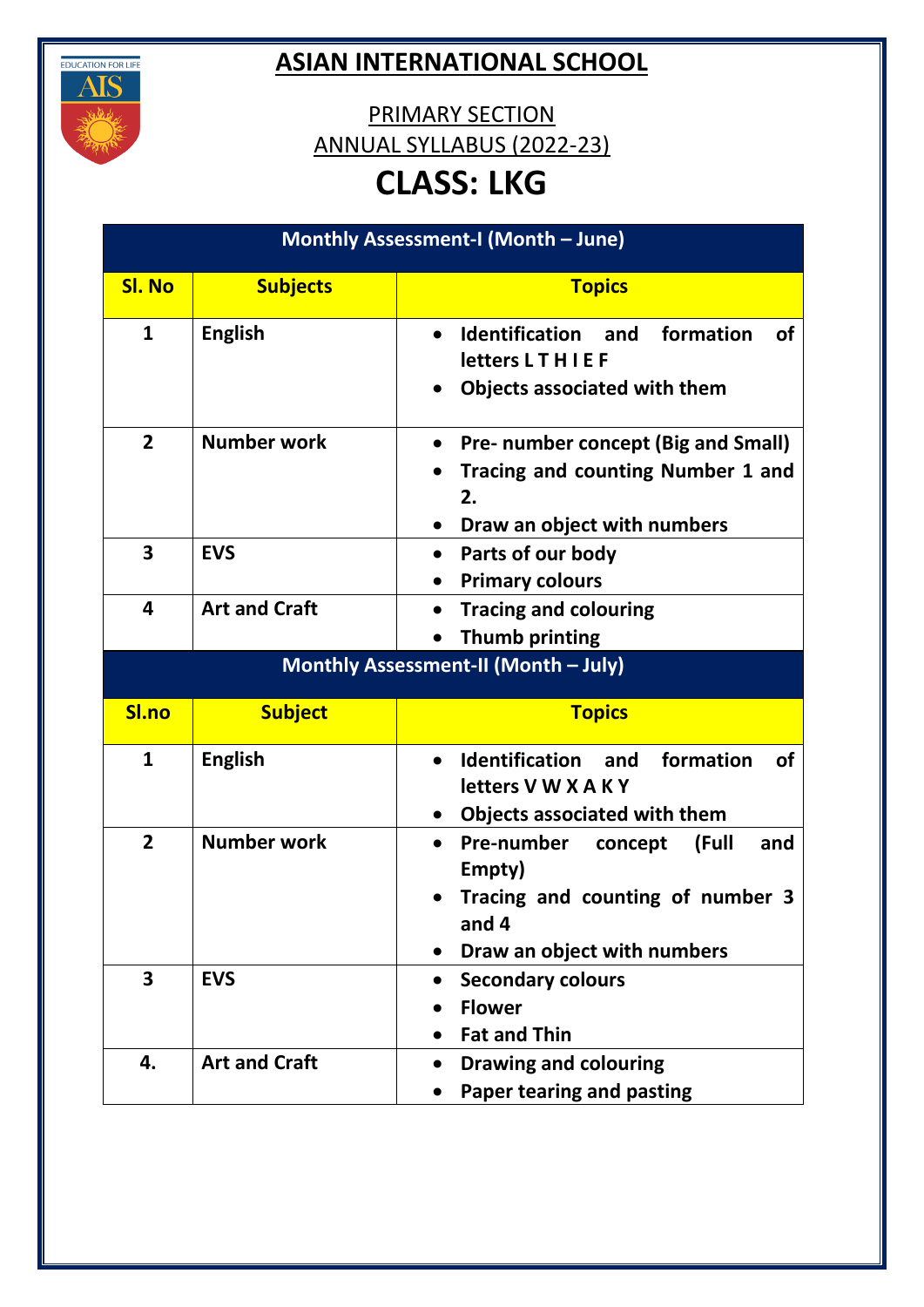| Monthly Assessment-III (Month - August) |                      |                                                                                                                                                              |
|-----------------------------------------|----------------------|--------------------------------------------------------------------------------------------------------------------------------------------------------------|
| Sl. No.                                 | <b>Subject</b>       | <b>Topic</b>                                                                                                                                                 |
| $\mathbf{1}$                            | <b>English</b>       | Identification and formation<br><b>of</b><br>letters M N Z B D J P<br><b>Objects associated with them</b><br>$\bullet$                                       |
| $\overline{2}$                          | Number work          | Pre-number concept (Heavy and<br>$\bullet$<br>Light, Long and Short)<br>Tracing and counting of numbers<br>5,6,7<br>Draw an object with numbers<br>$\bullet$ |
| 3                                       | <b>EVS</b>           | <b>Fruits</b><br><b>Vegetables</b><br><b>Hot and Cold</b>                                                                                                    |
| 4.                                      | <b>Art and Craft</b> | <b>Drawing and colouring</b><br>$\bullet$<br><b>Vegetable printing</b>                                                                                       |

| TEE - I Assessment (Month - September) |                      |                                                                                                                                                                                               |
|----------------------------------------|----------------------|-----------------------------------------------------------------------------------------------------------------------------------------------------------------------------------------------|
| Sl. No.                                | <b>Subject</b>       | <b>Topic</b>                                                                                                                                                                                  |
| $\mathbf{1}$                           | <b>English</b>       | Identification and formation<br>∩f<br>$\bullet$<br>letters R U C O S Q G<br>Objects associated with them<br><b>Capital Letters A-Z</b>                                                        |
| $\overline{2}$                         | <b>Number work</b>   | Tracing and counting of numbers 1-<br>$\bullet$<br>10<br>Draw an object with the numbers<br>After Number (1-10)<br><b>Between Number (1-10)</b><br>$\bullet$<br><b>Missing Numbers (1-10)</b> |
| $\overline{\mathbf{3}}$                | <b>EVS</b>           | <b>Wild Animals</b><br><b>Domestic Animals</b><br>Odd one out<br><b>Sense organs</b>                                                                                                          |
| 4.                                     | <b>Art and Craft</b> | <b>Drawing and colouring</b><br>Paper origami                                                                                                                                                 |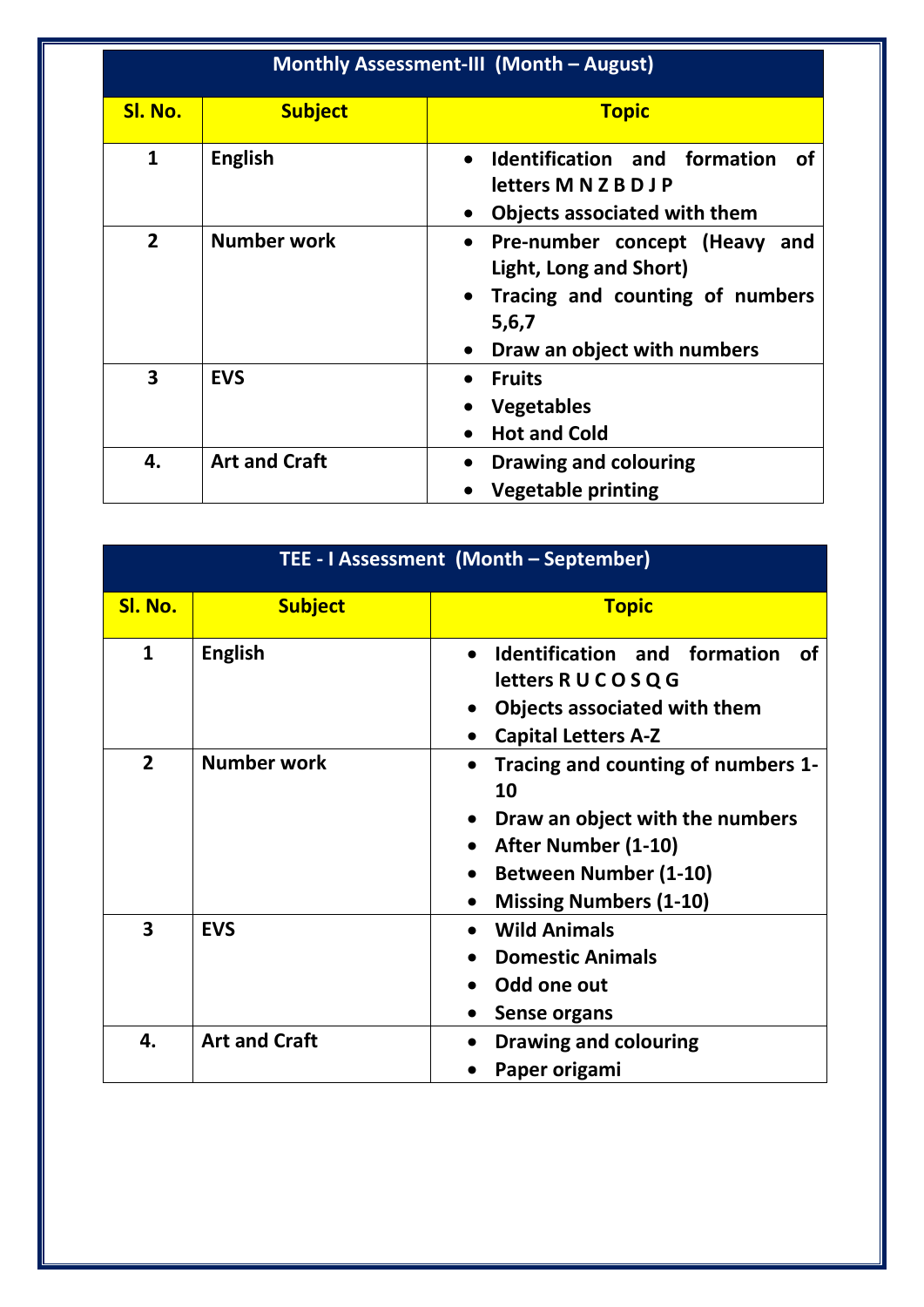| Monthly Assessment - IV (Month - November) |                      |                                                                                                                                                                        |
|--------------------------------------------|----------------------|------------------------------------------------------------------------------------------------------------------------------------------------------------------------|
| SI .no                                     | <b>Subject</b>       | <b>Topic</b>                                                                                                                                                           |
| $\mathbf{1}$                               | <b>English</b>       | Identification and formation<br>of<br>letters a c e i m n<br>Objects associated with them                                                                              |
| $\overline{2}$                             | Number work          | Tracing and counting of numbers<br>11,12<br><b>Identification of beads</b><br><b>Pre-Number concept</b><br>(Tall<br>and<br>$\bullet$<br><b>Short, Above and Below)</b> |
| 3                                          | <b>EVS</b>           | <b>Water Animals</b><br><b>Same and Different</b><br><b>Food habits of Animals</b>                                                                                     |
| 6.                                         | <b>Art and Craft</b> | Drawing and colouring<br>Leaf printing                                                                                                                                 |

| Monthly Assessment- V (Month - December) |                      |                                                                                                                                    |
|------------------------------------------|----------------------|------------------------------------------------------------------------------------------------------------------------------------|
| SI .no                                   | <b>Subject</b>       | <b>Topic</b>                                                                                                                       |
| $\mathbf{1}$                             | <b>English</b>       | Identification and formation<br><b>of</b><br>small letters o r s u v w x z<br>Objects associated with them<br>Sound of each letter |
| $\overline{2}$                           | Number work          | Tracing and Counting of numbers<br>$\bullet$<br>13,14 and 15<br>Odd one out<br><b>Same Sets</b>                                    |
| $\overline{\mathbf{3}}$                  | <b>EVS</b>           | <b>Insects</b><br><b>Shapes</b>                                                                                                    |
| 4.                                       | <b>Art and Craft</b> | <b>Drawing and colouring</b><br><b>Cotton Pasting</b>                                                                              |

| MONTHLY ASSESSMENT - VI (Month - January) |                |                                                                             |
|-------------------------------------------|----------------|-----------------------------------------------------------------------------|
| <b>Sl. No</b>                             | <b>Subject</b> | <b>Topic</b>                                                                |
|                                           | <b>English</b> | Identification and formation of<br>$\bullet$<br>small letters b d f h k l t |